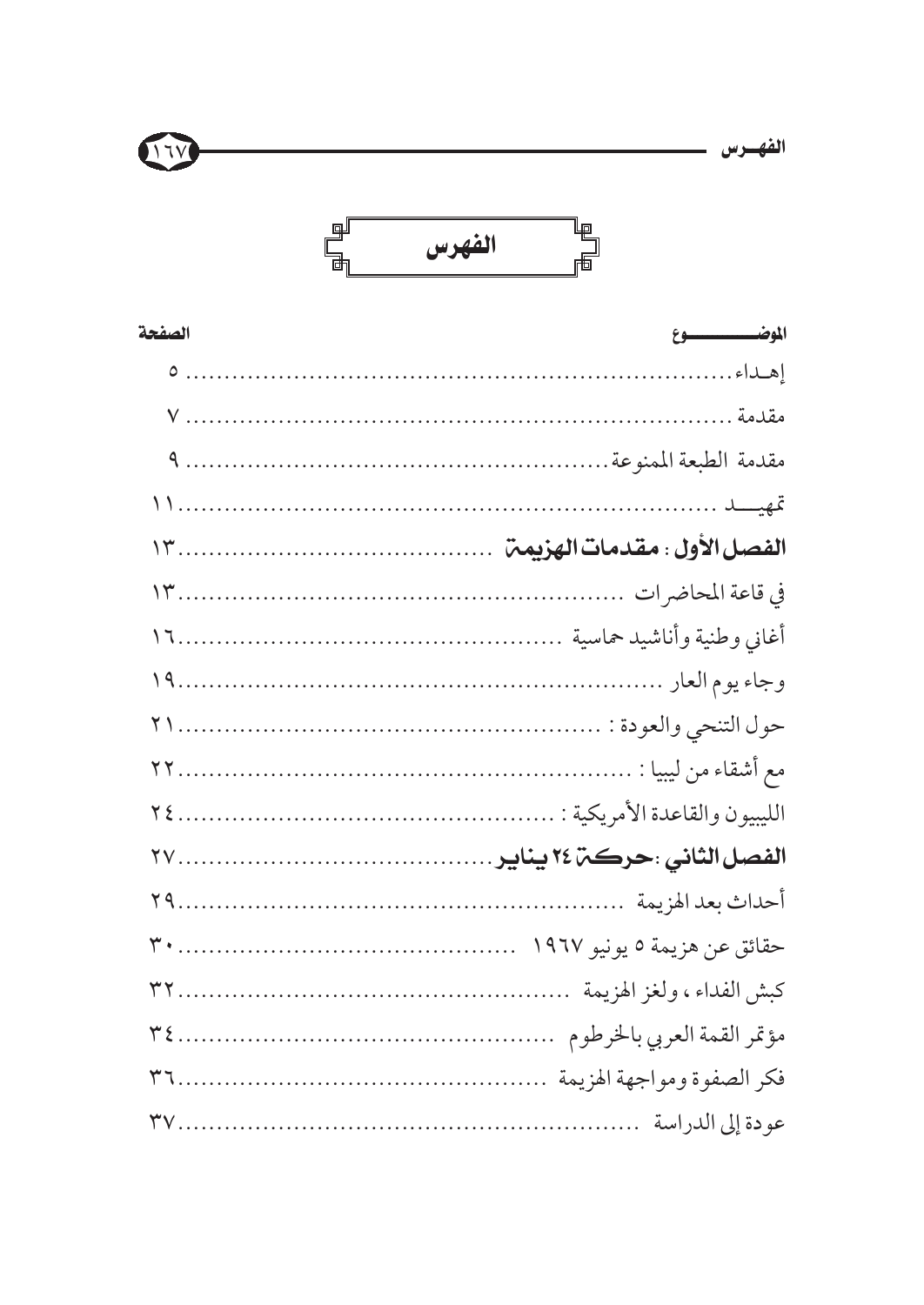| الصفحة | الموضىسىسىسسىدوع |
|--------|------------------|
|        |                  |
|        |                  |
|        |                  |
|        |                  |
|        |                  |
|        |                  |
|        |                  |
|        |                  |
|        |                  |
|        |                  |
|        |                  |
|        |                  |
|        |                  |
|        |                  |
|        |                  |
|        |                  |
|        |                  |
|        |                  |
|        |                  |
|        |                  |
|        |                  |
|        |                  |

ITA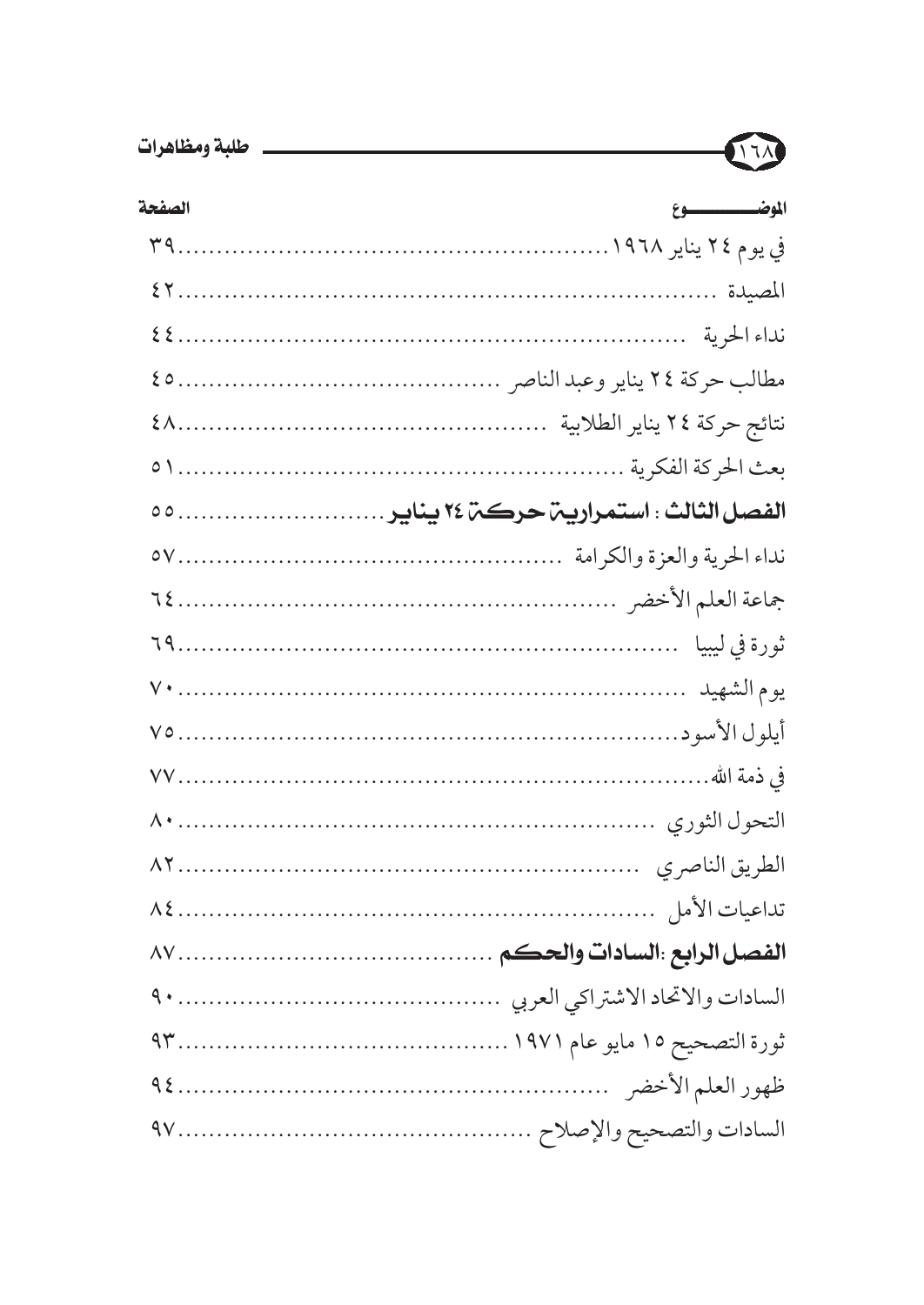| الصفحة | الموضىسىسىسسىدوع                                    |
|--------|-----------------------------------------------------|
|        |                                                     |
|        |                                                     |
|        |                                                     |
|        |                                                     |
|        |                                                     |
|        |                                                     |
|        |                                                     |
|        |                                                     |
|        |                                                     |
|        |                                                     |
|        |                                                     |
|        |                                                     |
|        |                                                     |
|        |                                                     |
|        |                                                     |
|        |                                                     |
|        |                                                     |
|        |                                                     |
|        |                                                     |
|        | وثيقة بكين لعام ١٩٩٥ إحدى مشروعات الأمم المتحدة ١٤١ |
|        |                                                     |

الفهرس مستشمل المستخدمات المستخدمات المستخدمات